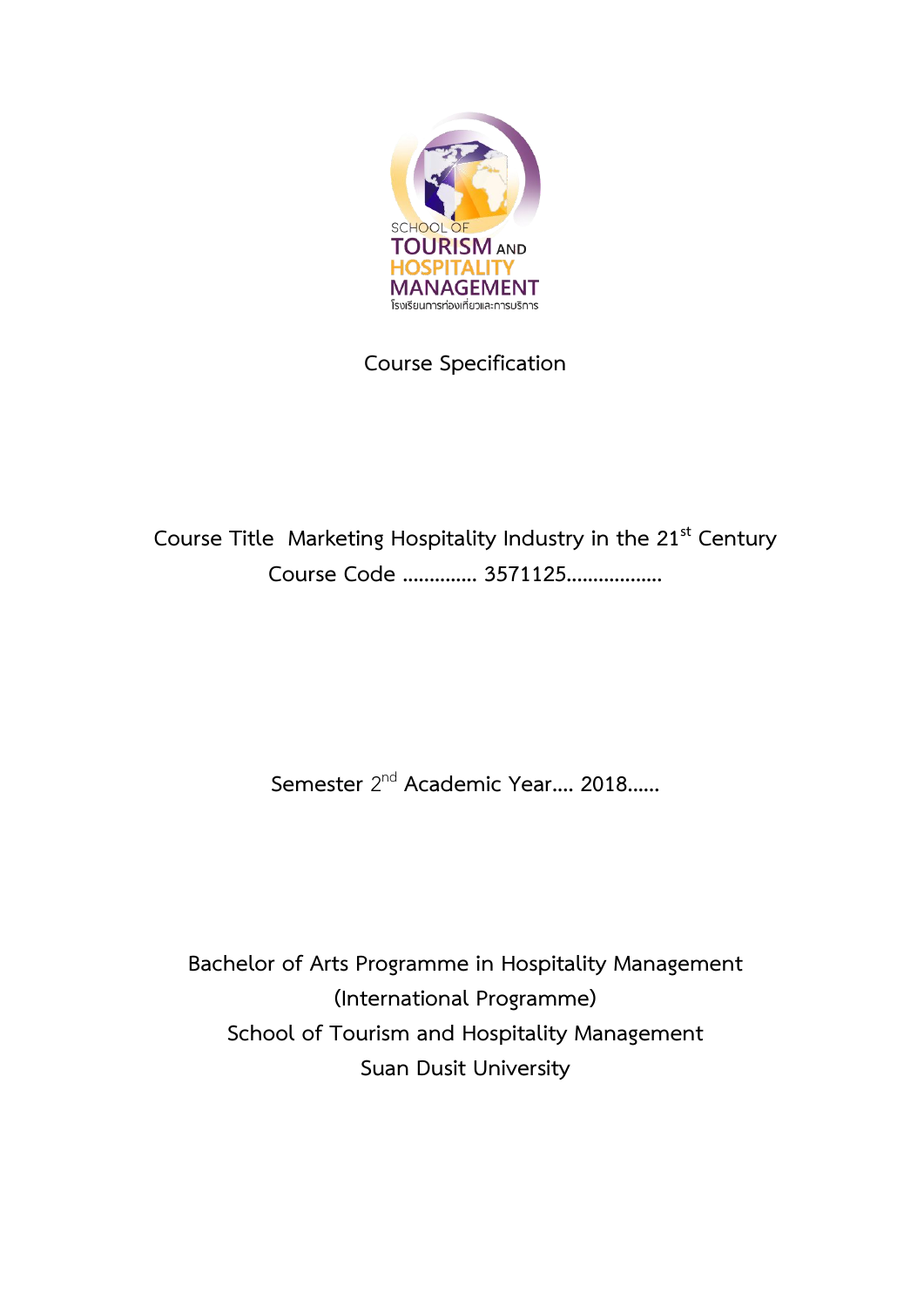# **Content**

|           |                                                 | page |
|-----------|-------------------------------------------------|------|
| Section 1 | General information                             | 3    |
| Section 2 | Aims and Objectives                             | 4    |
| Section 3 | Course Description and Implementation           | 4    |
| Section 4 | Development of Students' Learning Outcomes      | 5    |
| Section 5 | Teaching and Evaluation Plans                   | 9    |
| Section 6 | Teaching Materials and Resources                | 14   |
| Section 7 | Evaluation and Improvement of Course Management | 14   |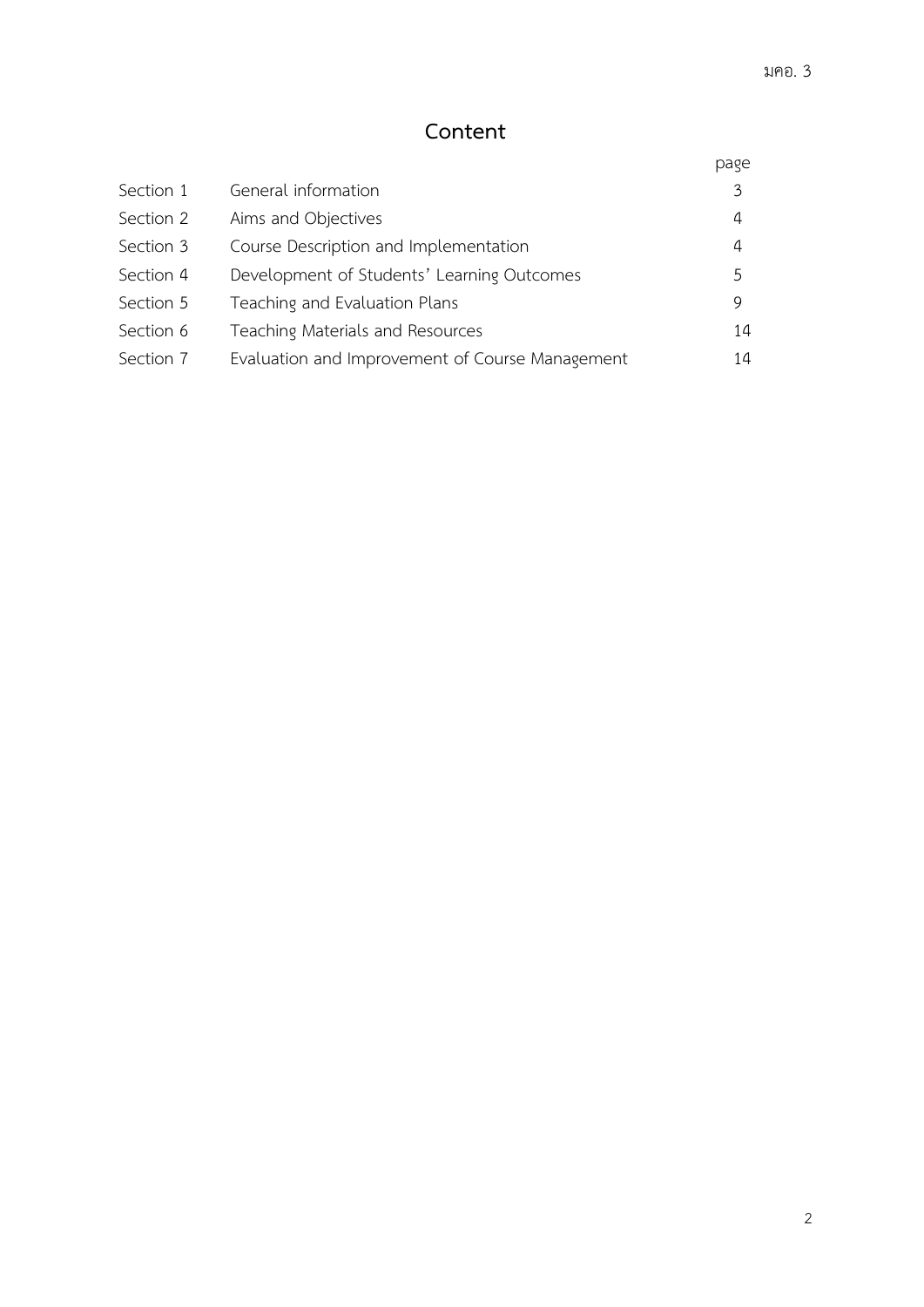## **Course Specification**

| Name of institution       | Suan Dusit University                        |
|---------------------------|----------------------------------------------|
| Campus/faculty/department | School of Tourism and Hospitality Management |

### **Section1 General Information**

### **1. Course code and course title**

**3571125** Marketing Hospitality Industry in the 21<sup>st</sup> Century

#### **2. Number of credits**

3( 3-0-6) (Lecture‐Lab‐Self‐Study)

#### **3. Curriculum and type of subject**

3.1 Bachelor of Arts Programme in Hospitality Management

3.2 Type of Subject Core course

#### **4. Responsible faculty members**

**4.1 course coordinator**...... Assistant Professor Dr. Pimmada Wichasin

**4.2 Instructors**....... Assistant Professor Dr. Pimmada Wichasin........ **Section** A1

### **5. Semester / year of study**

Semester 2 Academic year 2018 / Student Year 1

#### **6. Pre-requisite (if any)**

None

**7. Co-requisites (if any)**

None

#### **8. Venue of study**

Suan Dusit University

#### **9. Date of latest revision**

1 July 2018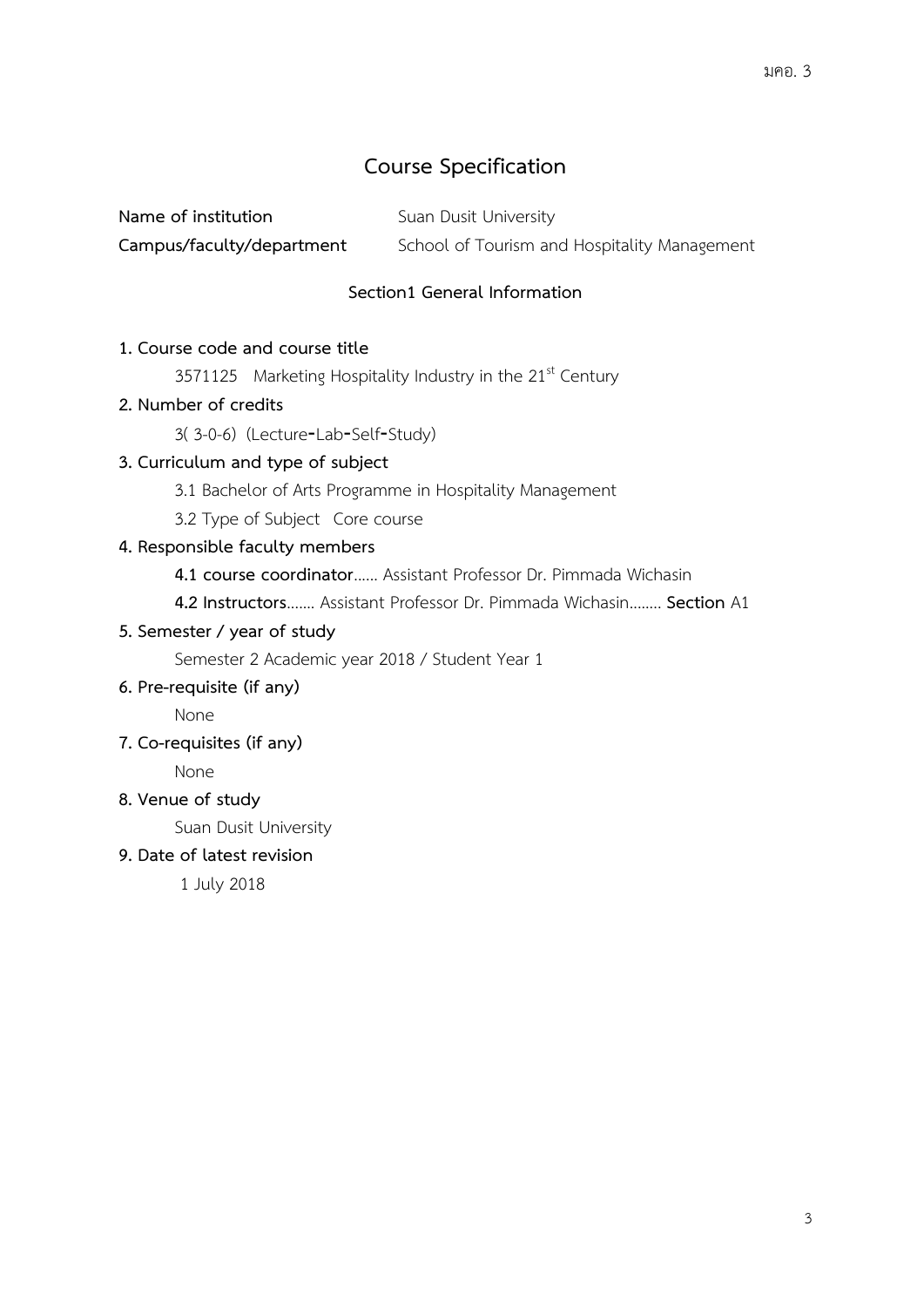### **Section 2 Aims and Objectives**

#### **1. Aims of the Course**

1.1. Knowledge

1.1.1. Understand fundamental concept, theories, roles and functions of hospitality marketing

1.1.2. Understand the demand and supply; marketing environment; marketing mix; digital marketing and contemporary marketing issues in hospitality industry

1.1.3. Understand the strategic marketing, planning and marketing operation within the organization

1.2. Skill

1.2.1. Have skill in strategic marketing for hospitality business

1.2.2. Be able to do critical steps and components of an integrated tourism and hospitality marketing plan

1.2.3 Fluent in communication skill

1.3. Attitude

1.3.1. Have service mind

1.3.2. Have morality, virtue and ethic

### **2. Objectives of Course Development/Modification**

This course aims to provide knowledge of hospitality marketing concept with the ability to implement the theory into practice in order to produce the best hospitality graduate to society.

#### **Section 3: Course Description and Implementation**

#### **1. Course Description**

Fundamental concept, theories, roles and functions of hospitality marketing; including demand and supply; marketing environment; marketing mix; digital marketing and contemporary issues in hospitality industry as well as strategic marketing, planning and marketing operation within the organization and towards the customers under moral and business ethic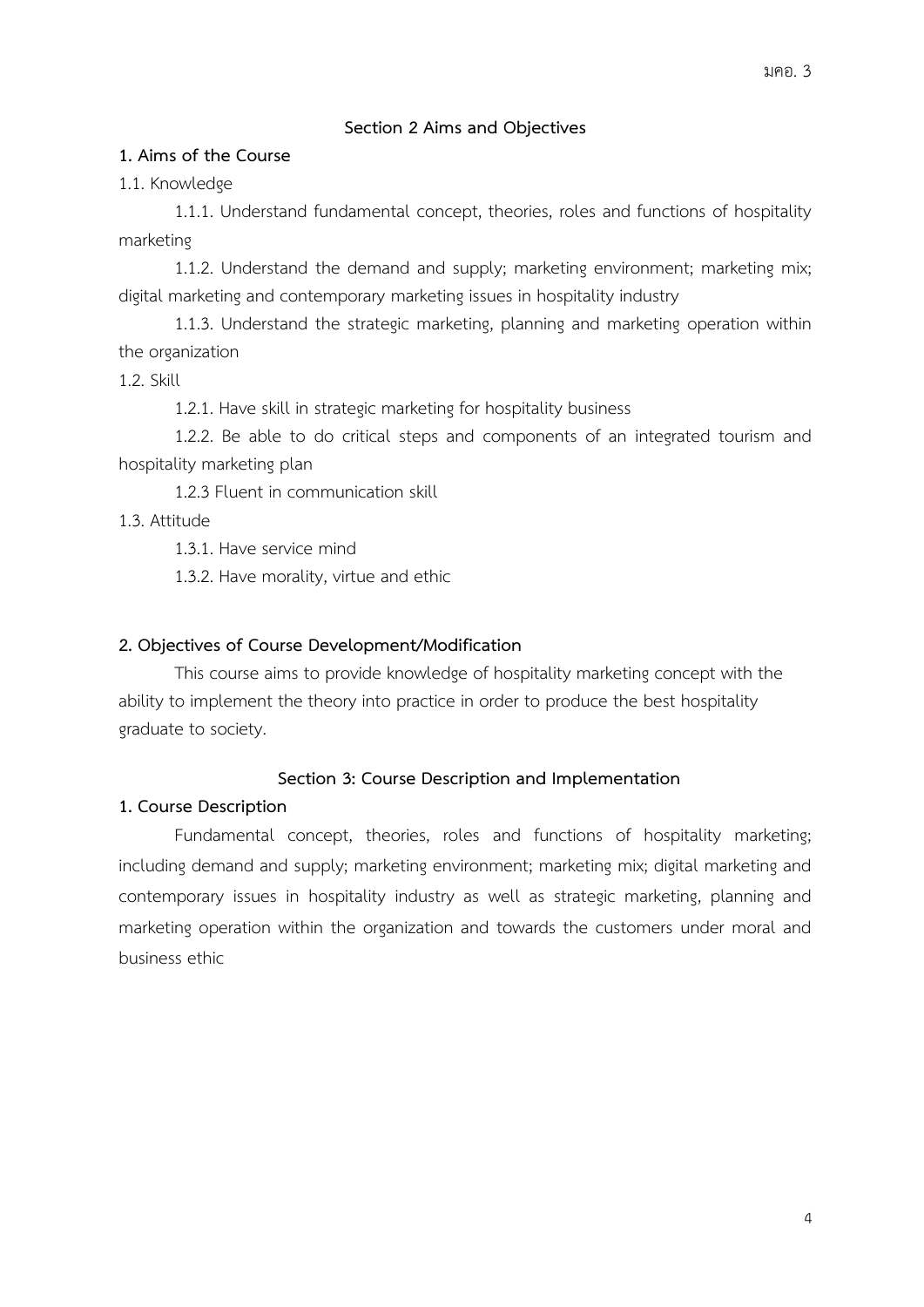### **2. Number of Hours per Semester**

| Lecture<br>(Hour) | Additional class<br>(Hour) | Laboratory/field<br>trip/internship<br>(Hour) | Self-study<br>(Hour) |
|-------------------|----------------------------|-----------------------------------------------|----------------------|
| 45 hours          | ۰                          | -                                             | 90 hours             |

### **3. Number of hours that the lecturer provides individual counseling and guidance**

 The faculty member provides academic advice and guidance to students (individual/group) 3 hours/week. Time and date will be informed in the first section.

### **Section 4 Development of Students' Learning Outcomes**

| 1. Morality and Ethics |     | 2. Knowledge |             |     | 3. Intellectual         |     |                              |     | 4. Interpersonal 5. Numerical Analysis      |     |     |     |     |     |     |
|------------------------|-----|--------------|-------------|-----|-------------------------|-----|------------------------------|-----|---------------------------------------------|-----|-----|-----|-----|-----|-----|
|                        |     |              | development |     | Knowledge<br>Innovation |     | Skills and<br>Responsibility |     | and Information<br><b>Technology Skills</b> |     |     |     |     |     |     |
| 1.1                    | 1.2 | 1.3          | 1.4         | 2.1 | 2.2                     | 2.3 | 3.1                          | 3.2 | 3.3                                         | 4.1 | 4.2 | 5.1 | 5.2 | 5.3 | 5.4 |
|                        |     |              |             |     |                         |     |                              |     |                                             |     |     |     |     |     |     |

| Learning        | <b>Expected outcome</b> | Teaching methods        | Evaluation methods     |
|-----------------|-------------------------|-------------------------|------------------------|
| outcomes        |                         |                         |                        |
| 1. Morality and | 1.1.Be aware of         | Instructor has a clear  | -Evaluate from         |
| <b>Ethics</b>   | morals, ethics, and     | grasp of the intended   | students' disciplines  |
|                 | honesty,                | morals and ethical      | such as punctuality,   |
|                 | 1.2.Be punctual and     | issues in concrete      | -Evaluate from         |
|                 | responsible for         | terms, then the         | responsibilities on    |
|                 | oneself and the         | instructor will insert  | assigned tasks,        |
|                 | society,                | those learning          | -Evaluate from         |
|                 | 1.3.Be a leader at the  | outcome of morality     | attending the classes, |
|                 | same time as a          | and ethics stated       | participating class    |
|                 | follower, be able to    | throughout the          | activities, group      |
|                 | work in a team and      | course. Moreover, this  | discussion.            |
|                 | be able to provide      | would assist the        |                        |
|                 | solutions to conflicts, | instructor to adjust or |                        |
|                 | 1.4.Be respectful       | adapt those issues to   |                        |
|                 | towards other           | what the students       |                        |
|                 | people's right, as      | need to achieve. The    |                        |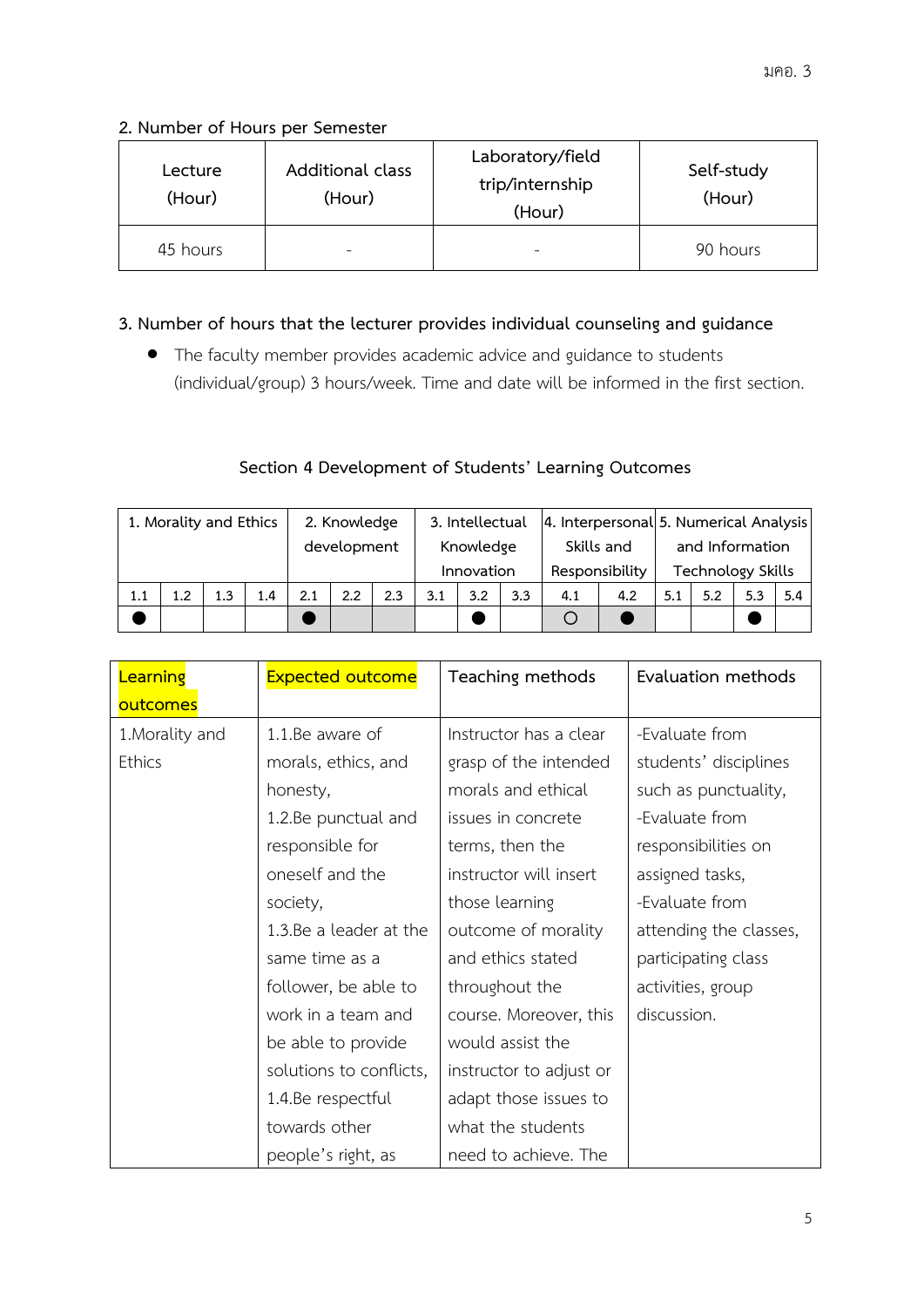|                | well as follow rules   | teaching methods        |                        |
|----------------|------------------------|-------------------------|------------------------|
|                | and regulations of     | would be consisted      |                        |
|                | institution and        | of:                     |                        |
|                | society.               | -The examples of        |                        |
|                |                        | moral and ethical       |                        |
|                |                        | issues in marketing in  |                        |
|                |                        | tourism and             |                        |
|                |                        | hospitality business,   |                        |
|                |                        | - Case study of the     |                        |
|                |                        | situation, involving of |                        |
|                |                        | moral and ethical       |                        |
|                |                        | issues in hospitality   |                        |
|                |                        | marketing               |                        |
|                |                        | -Discussion of the      |                        |
|                |                        | possible issues of      |                        |
|                |                        | moral and ethical       |                        |
|                |                        | issues in hospitality   |                        |
|                |                        | marketing               |                        |
|                |                        |                         |                        |
| 2.Knowledge    | 2.1. Understand basic  | Instructor teaches in   | -Final Examination     |
| development    | concepts and           | many forms by           | -Individual            |
|                | elements of tourism    | emphasizing on          | Presentation           |
|                | and hospitality        | principle of theory     | - Group presentation   |
|                | marketing              | and applying real       | -Group discussion      |
|                | 2.2. Integrate         | context practice by     | -Class Participation   |
|                | knowledge of           | concerning about        | - In class revision    |
|                | hospitality marketing  | changes however         | activity               |
|                | with other related     | teaching will depend    | - Pop quiz             |
|                | fields                 | on course               |                        |
|                |                        | characteristics and     |                        |
|                |                        | course description      |                        |
| 3.Intellectual | 3.2. To be able to     | -Individual study       | The results of         |
| Knowledge      | evaluate and analyze   | -Group discussion       | evaluation are derived |
| Innovation     | data, and able to      |                         | from the student's     |
|                | think critically and   |                         | outcomes and           |
|                | systematically in      |                         | practices such as      |
|                | order to find cause,   |                         | presentation in class, |
|                | effect, and resolution |                         | examination by testing |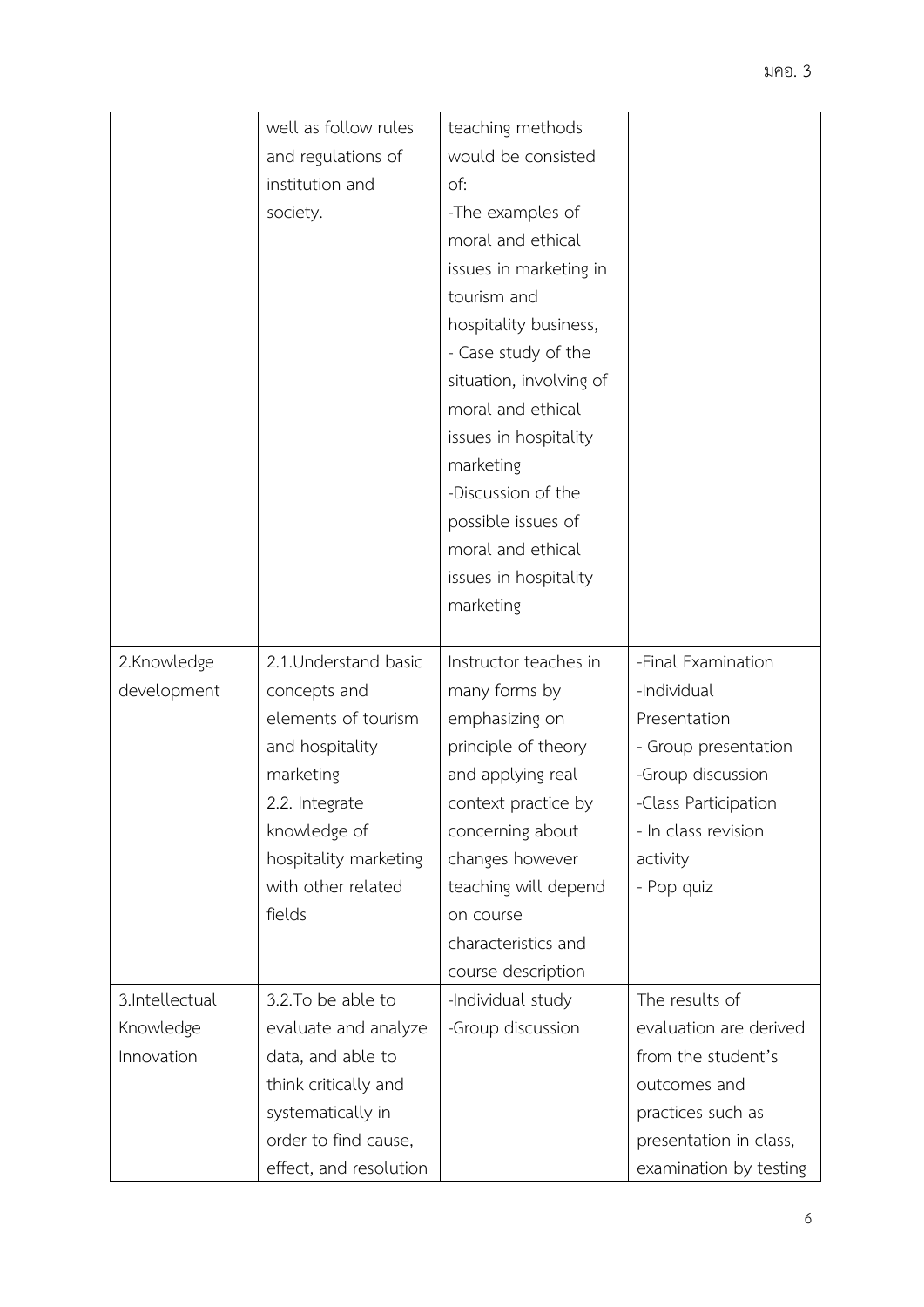|                                                                 | of the problems in<br>depth.                                                                                                |                                                                                                                                                                                                                                                                                            | and interviewing, and<br>class observation.                                                                                                                                      |
|-----------------------------------------------------------------|-----------------------------------------------------------------------------------------------------------------------------|--------------------------------------------------------------------------------------------------------------------------------------------------------------------------------------------------------------------------------------------------------------------------------------------|----------------------------------------------------------------------------------------------------------------------------------------------------------------------------------|
| 4. Interpersonal<br>Skills and<br>Responsibility                | 4.2. To develop<br>continuously on<br>professional learning<br>improvement based<br>on international<br>criterion.          | -Demonstrate the<br>ability to work with<br>others.<br>-Demonstrate the<br>responsibility on<br>delegated work.<br>-Be able to suitably<br>adapt to situation and<br>organizational culture<br>of work places.<br>-Demonstrate the<br>human relationship.<br>Demonstrate the<br>leadership | A student's behaviour<br>and expression are<br>evaluated from group<br>presentation, activity<br>participation, and<br>entirety, obviousness,<br>and accuracy of<br>information. |
| 5.Numerical<br>Analysis and<br>Information<br>Technology Skills | 5.1.To be able to<br>apply Foreign<br>languages effectively<br>when communicate<br>both academically<br>and professionally, | Instructors will<br>arrange learning<br>activities for students<br>to analyse simulated<br>situation, present<br>problem solving, and<br>learn the techniques<br>of information<br>technology application<br>in many situations.                                                           | Evaluate the ability in<br>applying theories and<br>selecting the<br>information technology<br>application or related<br>mathematics and<br>statistics for<br>presentation.      |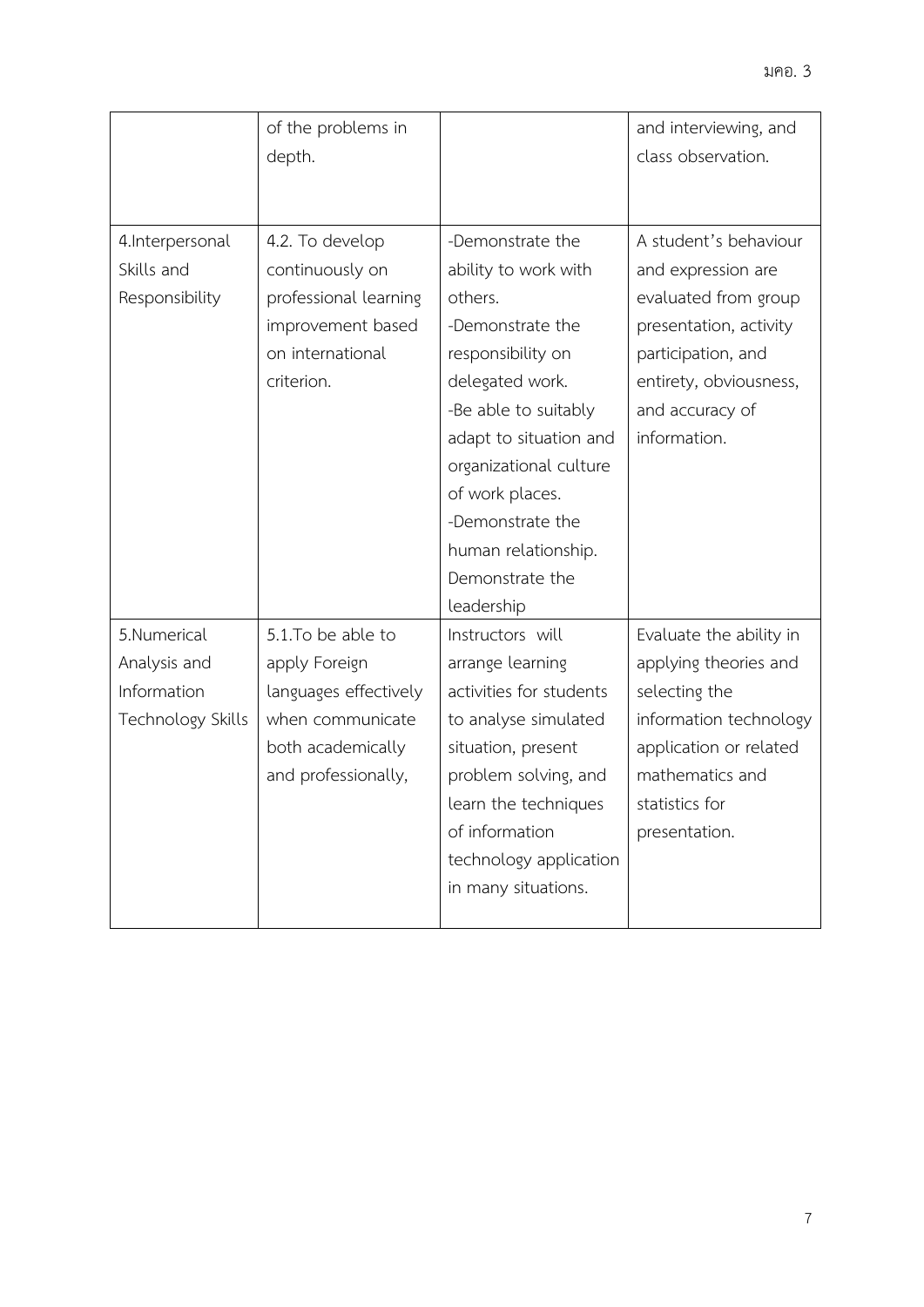|  |  |  | Section 5 Teaching and Evaluation Plans |  |
|--|--|--|-----------------------------------------|--|
|--|--|--|-----------------------------------------|--|

**1. Teaching plan**

| Week | <b>Topic</b>                                                                                                                                                                     | Hour           | Teaching & Learning Activities,<br>Instructional Media (if any)                                                                                                                                                                                                                                                                                                                                                               | <b>Work</b>                                                                                                                                                                                  | Evaluation                                                                                            |
|------|----------------------------------------------------------------------------------------------------------------------------------------------------------------------------------|----------------|-------------------------------------------------------------------------------------------------------------------------------------------------------------------------------------------------------------------------------------------------------------------------------------------------------------------------------------------------------------------------------------------------------------------------------|----------------------------------------------------------------------------------------------------------------------------------------------------------------------------------------------|-------------------------------------------------------------------------------------------------------|
| 1.   | 1.Course<br>introduction :<br>Course syllabus<br>overview<br>Course objective<br>and evaluation<br>2. Introduction :<br>Understanding<br>tourism and<br>hospitality<br>marketing | $\mathfrak{Z}$ | Teaching and learning activities<br>1. Students do the group<br>discuss about the importance of<br>marketing for tourism and<br>hospitality businesses<br>2. Watch VDO of marketing<br>strategy and discuss about<br>it.<br>Explore the sectors<br>3.<br>responsible for marketing<br>and discuss what they do<br>Instructional Media:<br>1. VDO clip<br>2. Power point<br>3. Computer<br>4. Visualizer<br>5. Personal mobile | 1.<br>Perception<br>of students<br>towards<br>marketing<br>2. The<br>learning of<br>tourism<br>marketing<br>concept<br>3. The duty<br>and<br>marketing<br>activity in<br>business<br>sectors | 1. Group<br>discussion<br>2. Behavioral<br>observation<br>3.Class<br>participation<br>4. Presentation |
| 2.   | marketing<br>The<br>environment<br>in<br>tourism<br>and<br>hospitality<br>businesses                                                                                             | $\mathfrak{Z}$ | Teaching and learning activities<br>1. Lecture about The marketing<br>environment in tourism and<br>hospitality businesses<br>Group practice about<br>2.<br>analyzing the marketing<br>environment of tourism and<br>hospitality businesses<br>Instructional Media:<br>1. Power point<br>2. Computer<br>3. Visualizer<br>4. Personal mobile                                                                                   | 1.<br>Marketing<br>environme<br>nt analysis                                                                                                                                                  | 1.Class<br>participation<br>2.Class<br>discussion<br>3. Behavioral<br>observation<br>4. Presentation  |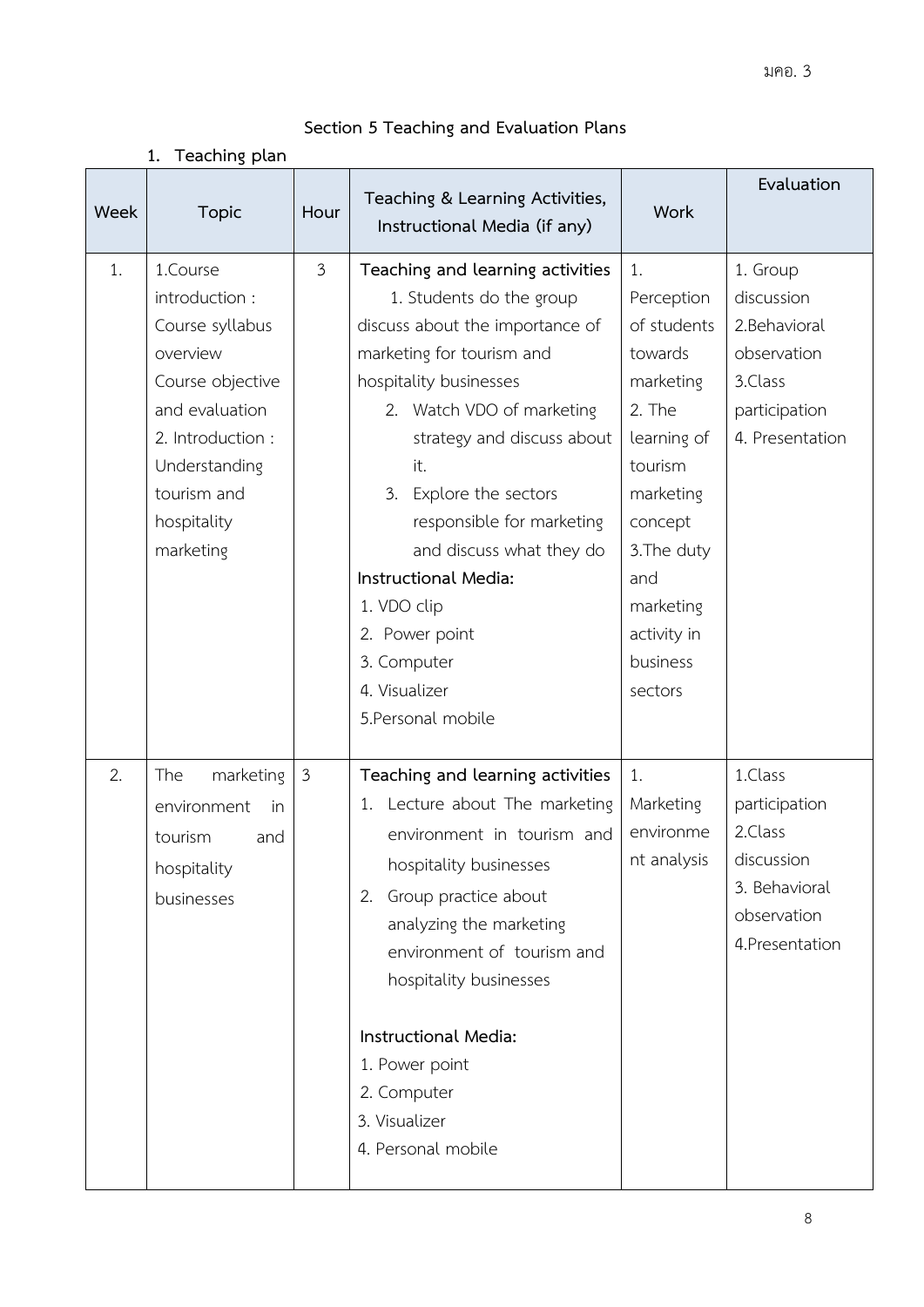### มคอ. 3

| <b>Week</b> | <b>Topic</b>                                                                         | Hour           | Teaching & Learning Activities,<br>Instructional Media (if any)                                                                                                                                                                                                                                                                                        | <b>Work</b>                                                                                      | Evaluation                                                                                                                      |
|-------------|--------------------------------------------------------------------------------------|----------------|--------------------------------------------------------------------------------------------------------------------------------------------------------------------------------------------------------------------------------------------------------------------------------------------------------------------------------------------------------|--------------------------------------------------------------------------------------------------|---------------------------------------------------------------------------------------------------------------------------------|
| 3.          | marketing<br>The<br>environment<br>in<br>tourism<br>and<br>hospitality<br>businesses | $\mathfrak{Z}$ | Teaching and learning activities<br>1.Lecture about The marketing<br>tourism<br>environment<br>in<br>and<br>hospitality businesses<br>2. Group practice about analyzing<br>the marketing environment of<br>tourism<br>hospitality<br>and<br>businesses<br>Instructional Media:<br>1. Power point<br>2. Computer<br>3. Visualizer<br>4. Personal mobile | 1.<br>Marketing<br>environme<br>nt analysis                                                      | 1.Class<br>participation<br>2.Class<br>discussion<br>3. Behavioral<br>observation<br>4. The assigned<br>work<br>5. Presentation |
| 4.          | Understanding<br>customer and<br>marketing<br>research                               | $\mathfrak{Z}$ | Teaching and learning activities<br>1. Activity about tourism and<br>hospitality consumer<br>trends<br>2.<br>Lecture about customer<br>behavior and marketing<br>research<br>Activity about marketing<br>3.<br>research<br>Instructional Media:<br>1. Power point<br>2. Computer<br>3. Visualizer<br>4. Personal mobile                                | 1.Trends of<br>tourism<br>and<br>hospitality<br>consumer<br>2. Marketing<br>research<br>activity | 1.Behavior<br>observation<br>2.Assigned work<br>3. Class<br>participation<br>4. Group work<br>discussion                        |
| 5.          | Segmentation,<br>targeting and<br>positioning                                        | 3              | Teaching and learning activities<br>1. Lecture about segmentation,<br>targeting and positioning<br>2. Activity of segmentation,                                                                                                                                                                                                                        | 1.Segmenta<br>tion,<br>targeting<br>and                                                          | 1.Behavior<br>observation<br>2.Assigned work<br>3. Class                                                                        |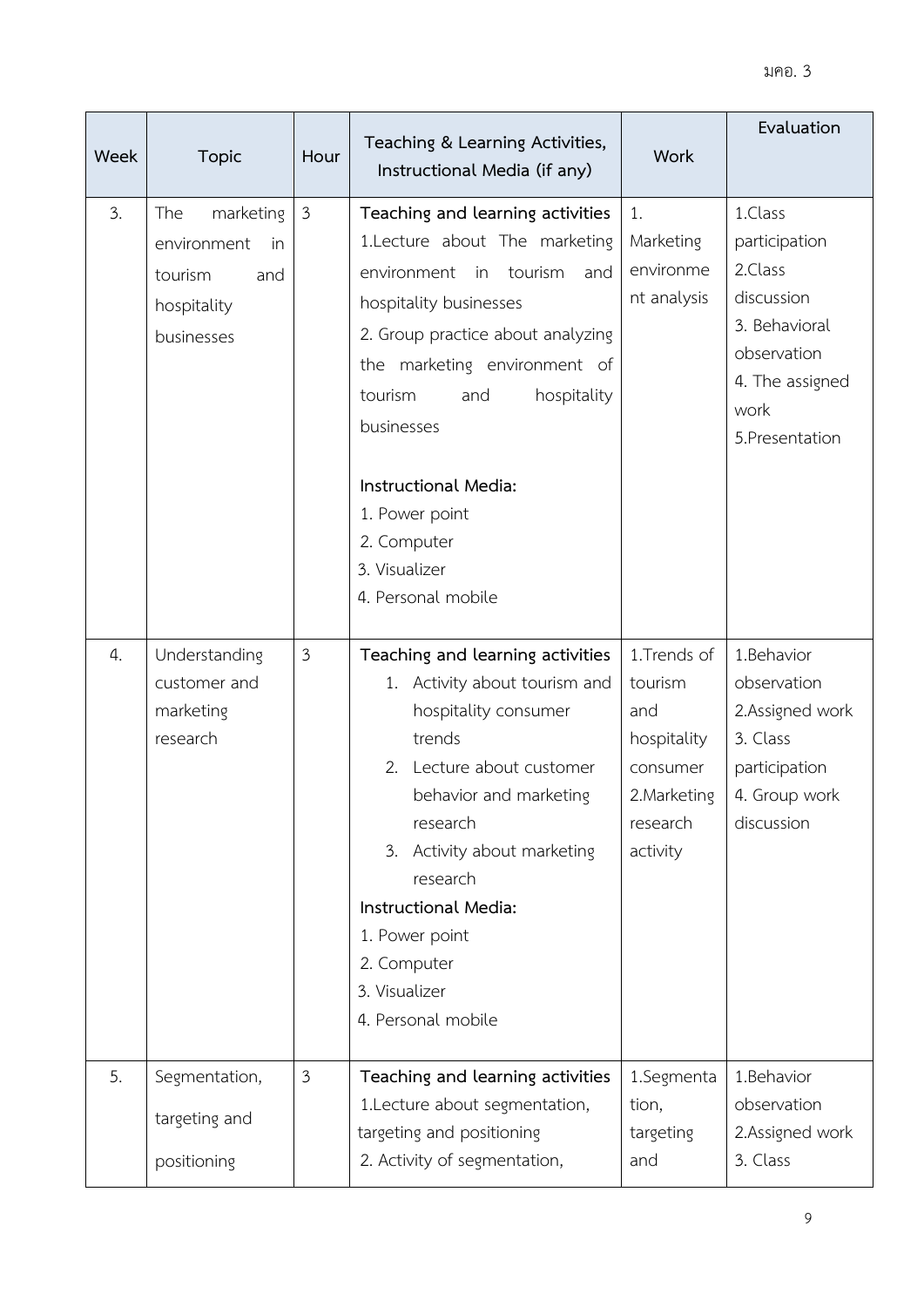| Week | <b>Topic</b>    | Hour | Teaching & Learning Activities,<br>Instructional Media (if any) | <b>Work</b> | Evaluation        |
|------|-----------------|------|-----------------------------------------------------------------|-------------|-------------------|
|      |                 |      | targeting and positioning                                       | positioning | participation     |
|      |                 |      |                                                                 | workshop    | 4. Group work     |
|      |                 |      | Instructional Media:                                            |             | discussion        |
|      |                 |      | 1. Power point                                                  |             | 5. Presentation   |
|      |                 |      | 2. Computer                                                     |             |                   |
|      |                 |      | 3. Visualizer                                                   |             |                   |
| 6.   | Marketing mix:  | 3    | Teaching and learning activities                                | 1. product  | 1.Individual work |
|      | Product and     |      | 1.Lecture about product and                                     | and service | 2. Behavior       |
|      |                 |      | service dimension                                               | analysis    | observation       |
|      | service         |      | 2. In class activity about tourism                              |             | 3.Assigned work   |
|      | dimension       |      | and hospitality product and                                     |             | 4. Class          |
|      |                 |      | service analysis                                                |             | participation     |
|      |                 |      |                                                                 |             | 5. Presentation   |
|      |                 |      | Instructional Media:                                            |             |                   |
|      |                 |      | 1. Power point                                                  |             |                   |
|      |                 |      | 2. Computer<br>3. Visualizer                                    |             |                   |
| 7.   | Marketing mix:  | 3    | Teaching and learning activities                                | 9.Knowledg  | 1.Individual work |
|      |                 |      | 1. Lecture about price and place                                | e from      | 2. Behavior       |
|      | Price and place |      | dimension                                                       | activity    | observation       |
|      | dimension       |      | 2. In class activity about tourism                              |             | 3.Assigned work   |
|      |                 |      | and hospitality price and place                                 |             | 4. Class          |
|      |                 |      | Instructional Media:                                            |             | participation     |
|      |                 |      | 1.Personal mobile                                               |             |                   |
|      |                 |      | 2. Power point                                                  |             |                   |
|      |                 |      | 3. Computer                                                     |             |                   |
|      |                 |      | 4. Visualizer                                                   |             |                   |
| 8.   | Marketing mix:  | 3    | Teaching and learning activities                                | 1.Best      | 1.Group           |
|      | People, process |      | 1.Lecture about people, process                                 | practice of | discussion        |
|      | and physical    |      | and physical evidence dimension                                 | successful  | 2. Behavior       |
|      | evidence        |      | 2. Students search for best                                     | story       | observation       |
|      | dimension       |      | practice or successful story of                                 |             | 3.Assigned work   |
|      |                 |      | people, process and physical                                    |             | 4. Class          |
|      |                 |      | evidence dimension                                              |             | participation     |
|      |                 |      |                                                                 |             | 5. Presentation   |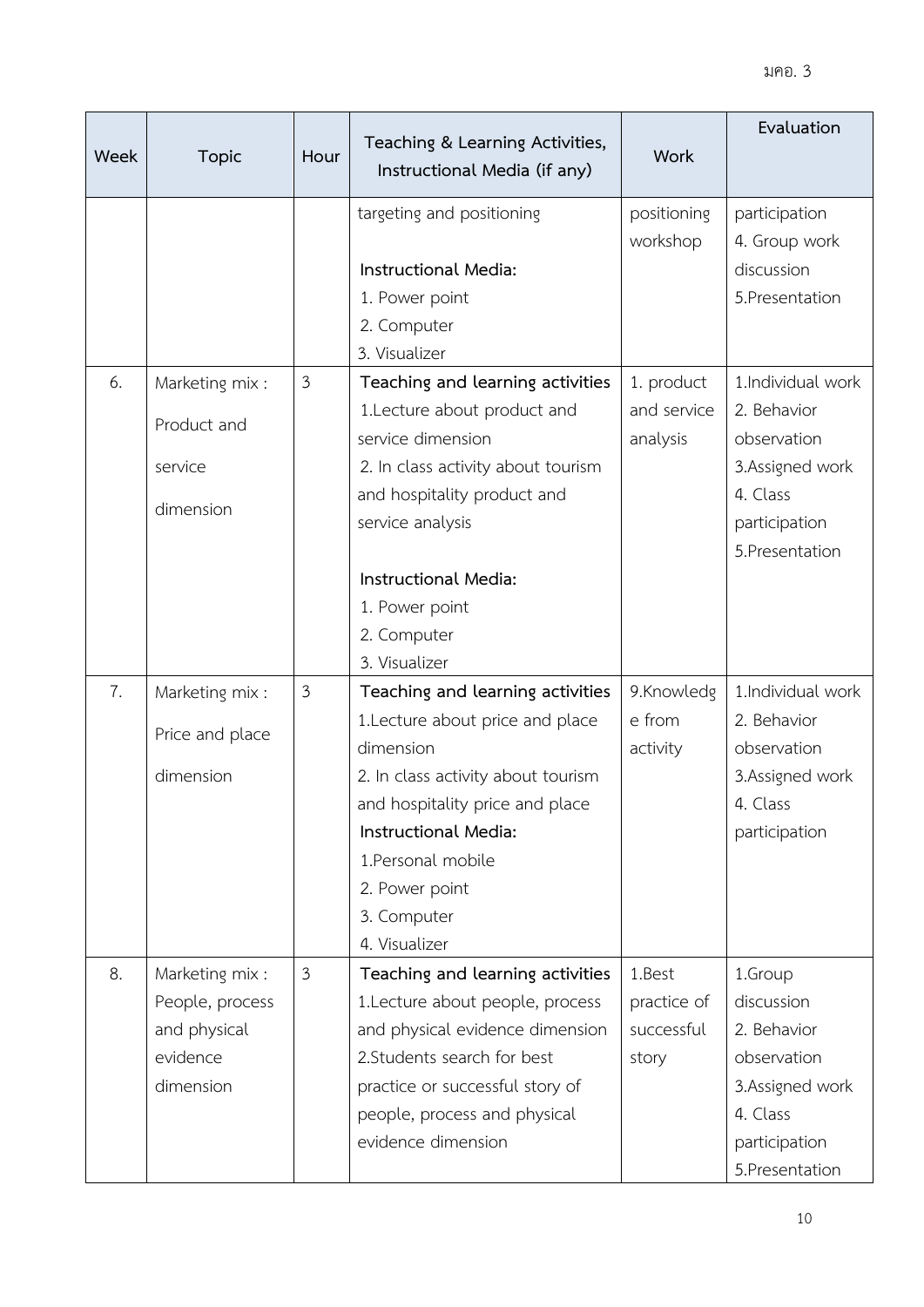| Week | <b>Topic</b>                                             | Hour           | Teaching & Learning Activities,<br>Instructional Media (if any)                                                                                                                                                                                                                         | <b>Work</b>                                                                     | Evaluation                                                                                           |
|------|----------------------------------------------------------|----------------|-----------------------------------------------------------------------------------------------------------------------------------------------------------------------------------------------------------------------------------------------------------------------------------------|---------------------------------------------------------------------------------|------------------------------------------------------------------------------------------------------|
|      |                                                          |                | Instructional Media:<br>1. Personal mobile<br>2. Power point<br>3. Computer<br>4. Visualizer                                                                                                                                                                                            |                                                                                 |                                                                                                      |
| 9    | Promotional mix:<br>Traditional<br>promotion<br>strategy | 3              | Teaching and learning activities<br>1.Lecture about promotional mix<br>in term of traditional promotion<br>strategy<br>2. Case study discussion about<br>traditional promotion strategy<br>Instructional Media:<br>1. Personal mobile<br>2. Power point                                 | 1. Case<br>study<br>discussion<br>about<br>traditional<br>promotion<br>strategy | 1.Group<br>discussion<br>2. Behavior<br>observation<br>3. Assigned work<br>4. Class<br>participation |
|      |                                                          |                | 3. Computer<br>4. Visualizer                                                                                                                                                                                                                                                            |                                                                                 |                                                                                                      |
| 10.  | Promotional mix:<br>Traditional<br>promotion<br>strategy | $\mathfrak{Z}$ | Teaching and learning activities<br>1.Lecture about promotional mix<br>in term of traditional promotion<br>strategy<br>2. Case study discussion about<br>traditional promotion strategy<br>Instructional Media:<br>1. Personal mobile<br>2. Power point<br>3. Computer<br>4. Visualizer | 1. Case<br>study<br>discussion<br>about<br>traditional<br>promotion<br>strategy | 1.Group<br>discussion<br>2. Behavior<br>observation<br>3.Assigned work<br>4. Class<br>participation  |
| 11.  | Promotional mix<br>: Digital<br>promotion<br>strategy    | $\mathfrak{Z}$ | Teaching and learning activities<br>1.Lecture about promotional mix<br>in term of digital promotion<br>strategy<br>2. Case study discussion about<br>traditional promotion strategy                                                                                                     | 1.<br>Presentatio<br>n about<br>digital<br>promotion<br>strategy                | 1.Behavior<br>observation<br>2.Assigned work<br>3. Class<br>participation<br>4. Presentation         |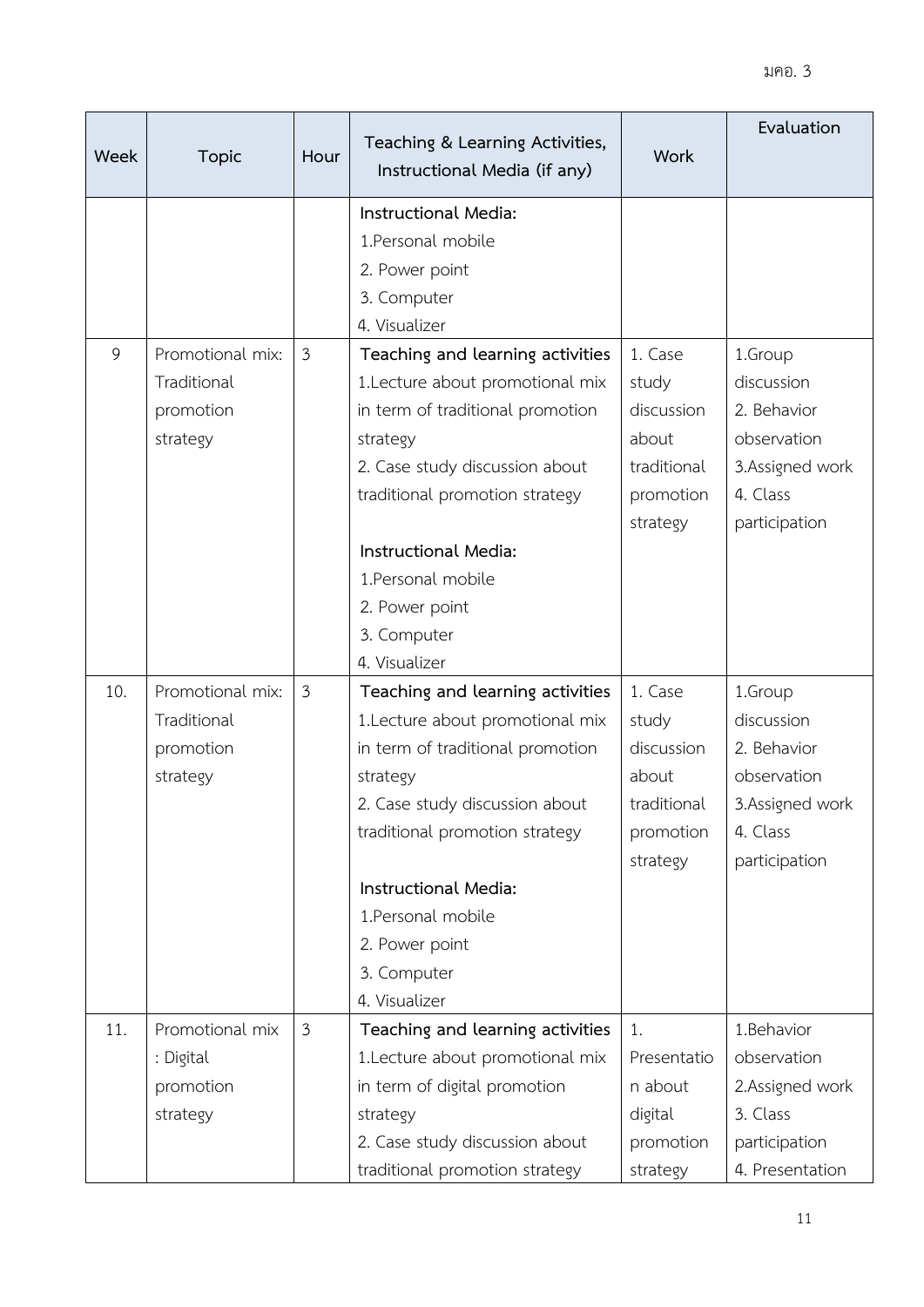| Week | <b>Topic</b>                                          | Hour | Teaching & Learning Activities,<br>Instructional Media (if any)                                                                                                                                                     | <b>Work</b>                                                                | Evaluation                                                                                   |
|------|-------------------------------------------------------|------|---------------------------------------------------------------------------------------------------------------------------------------------------------------------------------------------------------------------|----------------------------------------------------------------------------|----------------------------------------------------------------------------------------------|
|      |                                                       |      | Instructional Media:<br>1. Personal mobile<br>2. Power point<br>3. Computer<br>4. Visualizer                                                                                                                        |                                                                            |                                                                                              |
| 12   | Promotional mix<br>: Digital<br>promotion<br>strategy | 3    | Teaching and learning activities<br>1.Lecture about promotional mix<br>in term of digital promotion<br>strategy<br>2. Case study discussion about<br>traditional promotion strategy<br>Instructional Media:         | 1.<br>Presentatio<br>n about<br>digital<br>promotion<br>strategy           | 1.Behavior<br>observation<br>2.Assigned work<br>3. Class<br>participation<br>4. Presentation |
|      |                                                       |      | 1. Personal mobile<br>2. Power point<br>3. Computer<br>4. Visualizer                                                                                                                                                |                                                                            |                                                                                              |
| 13   | Integrate<br>marketing<br>communication               | 3    | Teaching and learning activities<br>1.Lecture about integrate<br>marketing communication<br>2. Best practice of IMC<br>Instructional Media:<br>1. Power point<br>2. Computer<br>3. Visualizer<br>4. Personal mobile | 1. Best<br>practice of<br><b>IMC</b>                                       | 1.Individual<br>presentation<br>2.Behaviorasl<br>observation<br>3.In class<br>participation  |
| 14   | Destination<br>marketing                              | 3    | Teaching and learning activities<br>1.Lecture about destination<br>marketing<br>2. Analyse and esent the best<br>practice of destination marketing<br>Instructional Media:                                          | 1.<br>presentatio<br>n the best<br>practice of<br>destination<br>marketing | 1. Behavioral<br>observation<br>2. Presentation                                              |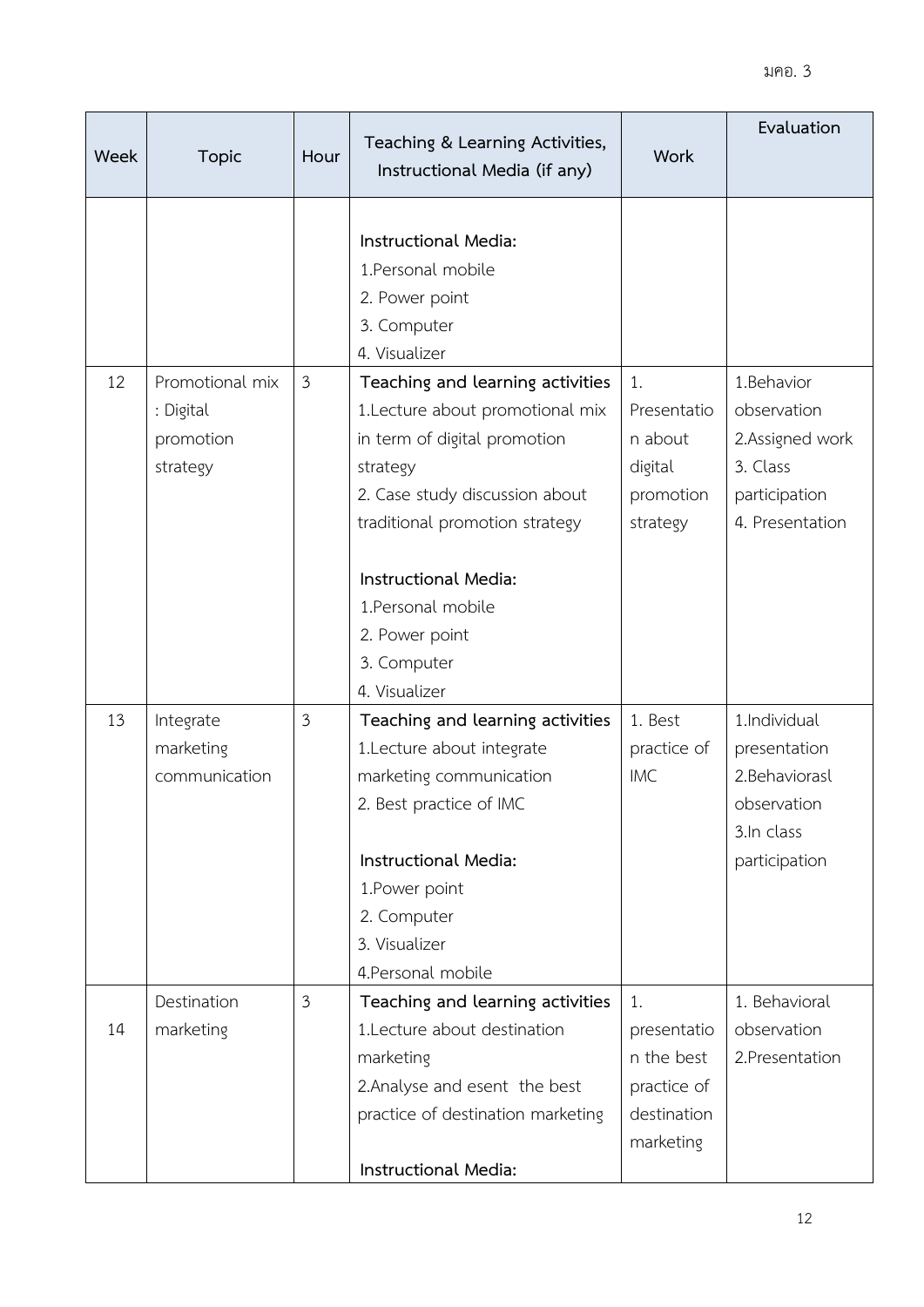| Week | <b>Topic</b>  | Hour | Teaching & Learning Activities,<br>Instructional Media (if any) | <b>Work</b> | Evaluation       |
|------|---------------|------|-----------------------------------------------------------------|-------------|------------------|
|      |               |      | 1. Power point                                                  |             |                  |
|      |               |      | 2. Computer                                                     |             |                  |
|      |               |      | 3. Visualizer                                                   |             |                  |
|      | Group project | 3    | Teaching and learning activities                                | 1. Paper of | Evaluate the     |
| 15   | presentation  |      | Students present their final                                    | projects    | assigned project |
|      |               |      | project                                                         |             |                  |
|      |               |      | Instructional Media:                                            |             |                  |
|      |               |      | 1. Power point                                                  |             |                  |
|      |               |      | 2. Computer                                                     |             |                  |
|      |               |      | 3. VDO                                                          |             |                  |
|      |               |      |                                                                 |             |                  |
|      |               |      |                                                                 |             |                  |
| 16   | Final exam    |      |                                                                 |             |                  |

| 1. Morality and Ethics |     | 2. Knowledge |     | 3. Intellectual |     |                |     | 4. Interpersonal 5. Numerical Analysis |     |     |     |     |     |     |      |
|------------------------|-----|--------------|-----|-----------------|-----|----------------|-----|----------------------------------------|-----|-----|-----|-----|-----|-----|------|
|                        |     | development  |     | Knowledge       |     | Skills and     |     | and Information                        |     |     |     |     |     |     |      |
|                        |     |              |     | Innovation      |     | Responsibility |     | <b>Technology Skills</b>               |     |     |     |     |     |     |      |
| 1.1                    | 1.2 | 13           | 1.4 | 2.1             | 2.2 | 2.3            | 3.1 | 3.2                                    | 3.3 | 4.1 | 4.2 | 5.1 | 5.2 | 5.3 | -5.4 |
|                        |     |              |     |                 |     |                |     |                                        |     |     |     |     |     |     |      |

### **2.Evaluation plan**

| Activities | <b>Expected outcomes</b> | Methods                   | Week        | Percentage |
|------------|--------------------------|---------------------------|-------------|------------|
| $1 - 16$   | 1.1                      | 1.Behavior, disciplines,  | $1 - 14$    | 10         |
|            |                          | responsibility, class     |             |            |
|            |                          | participation             |             |            |
| $1 - 16$   | 1.1, 2.1, 3.2, 4.2, 5.3  | 1. Behavior, disciplines, | $1 - 14,16$ | 70         |
|            |                          | responsibility, class     |             |            |
|            |                          | participation             |             |            |
|            |                          | 2.Knowledge, skill,       |             |            |
|            |                          | integration,              |             |            |
|            |                          | informational search      |             |            |
|            |                          | skill and                 |             |            |
|            |                          | implementation            |             |            |
|            |                          | 3. Project presentation   |             |            |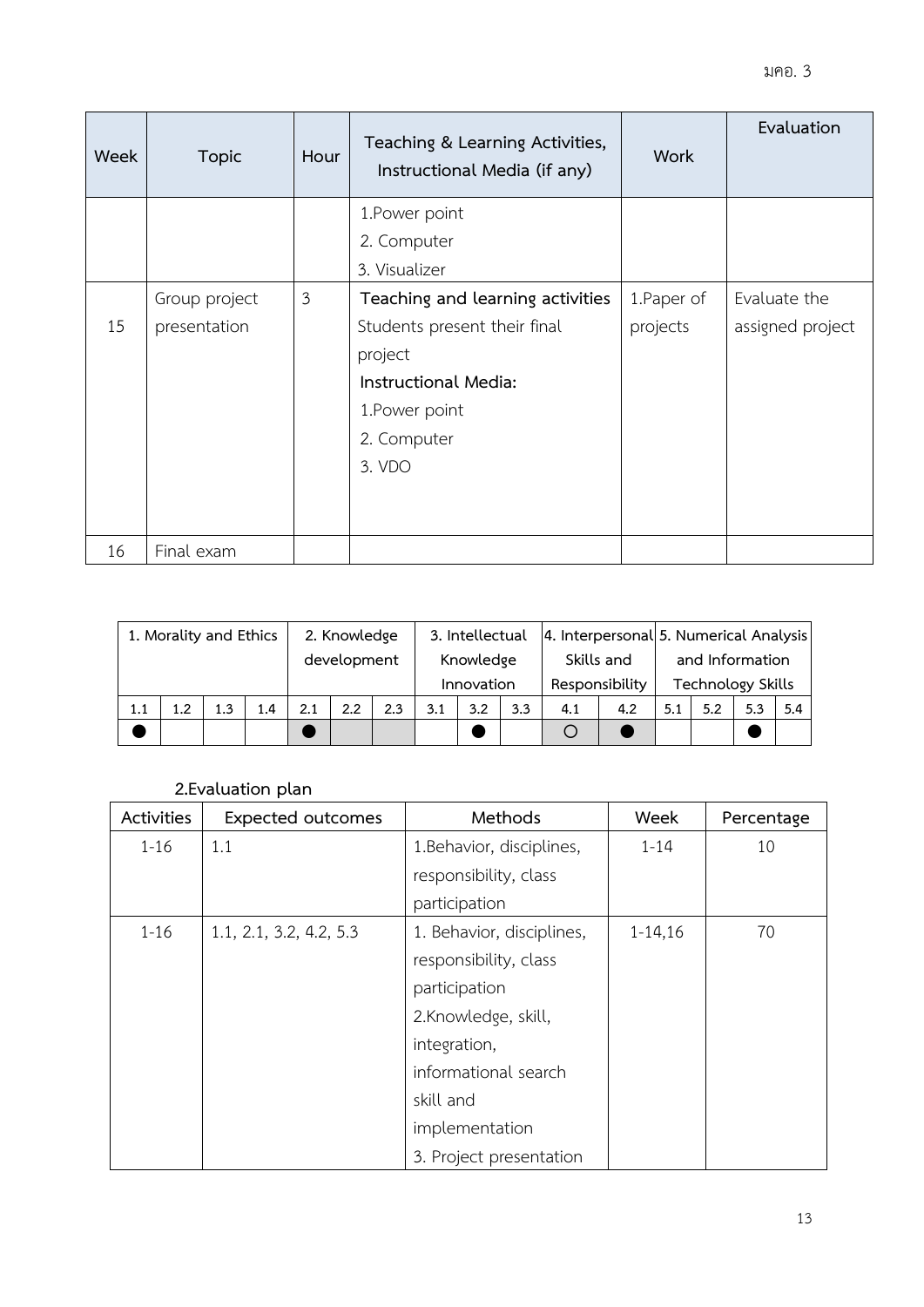|    |                              | and effectiveness         |    |    |
|----|------------------------------|---------------------------|----|----|
| 17 | 1.1, 2.1, 3.2, 4.1, 4.2, 5.3 | 1. Behavior, disciplines, | 15 | 20 |
|    |                              | responsibility, class     |    |    |
|    |                              | participation             |    |    |
|    |                              | 2. Knowledge and skills   |    |    |
|    |                              | following subject aims    |    |    |

### **Section 6 Teaching Materials and Resources**

### **1. Texts and main documents**

Nykiel, R. A. (2011). *Marketing in the Hospitality Industry* (5th ed.). Lansing, Michigan: American Hotel & Lodging, Educational Institute. Kotler, P. (2012). *Marketing for Hospitality and Tourism* (053148). Boston: Pearson.

**2. Documents and important information** Kotler, P. (2016). *Marketing management* (15th ed.). Boston: Pearson.

### **3. Documents and recommended information**

Database online from SDU library website Website of tourism and hospitality organization Website of marketing organization

### **Section 7 Evaluation and Improvement of Course Management**

### **1. Strategies for effective course evaluation by students**

- Self-assessment and critical reflection
- Students' online evaluation and feedback

### **2. Evaluation strategies in teaching methods**

- Self-observation
- Peer observation and review
- Student's online evaluation and feedback

#### **3. Improvement of teaching methods**

- Interview students about teaching methods
- Get the online evaluation finding to improve teaching methods
- Increase general knowledge, skills, and teaching competency
- Support instructor to study, train, attend academic and professional seminar, international academic conference, and further higher education

### **4. Evaluation of students' learning outcome**

Student achievement is measured and evaluated by

- Individual improvement (In-class observation)
- Overall results